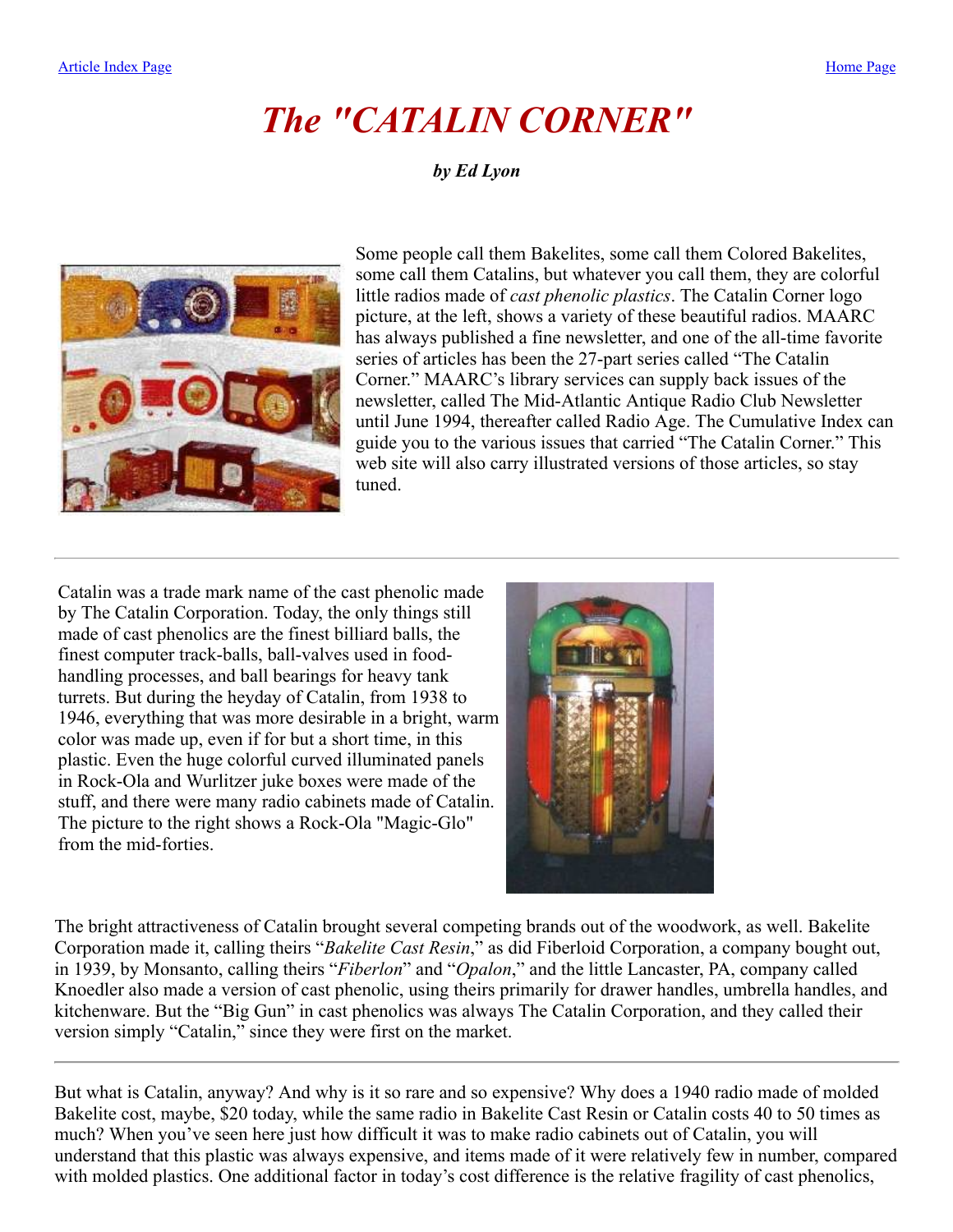with respect to molded phenolics. Catalin-type plastics shrink in size with time, averaging about 4% shrinkage over the first ten years of life. In a radio cabinet, if the radio's steel chassis had been bolted firmly to the Catalin cabinet bottom, the shrinkage of the cabinet and the unyielding quality of the chassis often caused a crack in the cabinet.

#### *Part 1 - Comparing the Manufacture of Molded Phenolic with that of Cast Phenolic*

To gain an understanding of the large differences in manufacturing costs involved in making radio cabinets we will compare similar cabinets made of *Bakelite phenolics*, the first one being a molded phenolic (resin plus filler) cabinet, the second made of Bakelite's brand of Catalin-type *cast phenolic.*

#### *Molded Bakelite radio cabinet - - -*



Common molded phenolics start out in a reactor vessel, a huge stainless steel or nickel-lined copper kettle with a tight-fitting lid, a steam jacket for heating it, and a cooling water jacket for cooling it. Inside are motorized stirrers for keeping the contents mixed and uniform in temperature. Phenol and formaldehyde, plus an alkali catalyst, are introduced into the reactor and the stirring begins, along with some heat from the steam jacket. Suddenly a reaction starts between the phenol and the formaldehyde, and, since the reaction is exothermic, it starts really heating up.

The temperature sensors in the kettle sense this heat formation and signal the start of cooling water flow in the water jacket, and a shut-down of the steam in its jacket. The reaction continues, and steam is produced from the heat and the water formed in the reaction. This steam is drawn off by vacuum pumps, and the reaction turns the contents into a molasses-like brown syrupy resin, which is neutralized by a strong acid, and is eventually poured out into big pans where it solidifies into brittle brownish flaky sheets of hardened resin, called novolak, very similar in appearance to peanut brittle. This resin is powdered by rolling mills and then is mixed with a filler material. If it is a batch of radio cabinets that is the ultimate product, the filler might be finely ground walnut shells, fine sawdust (wood flour), a mix of brown dyestuff and wood flour, or possibly some charcoal and wood flour. The ratio of resin powder to filler is about one to three or one to four.

Then a carefully measured quantity of this powder mixture is forced into a cavity in a heated steel mold, using a pump. The pressure required here is of the order of 10,000 pounds per square inch. The powder mixture heats and liquefies in this environment, and is forced throughout the cavity in the mold. There it hardens, after about ten (or more) seconds, into the finished product, in our case, a radio cabinet. The heating (to the melting point) of the powdered resin mix going into the mold causes an irreversible chemical reaction in the resin, first liquefying it, then hardening it, forever.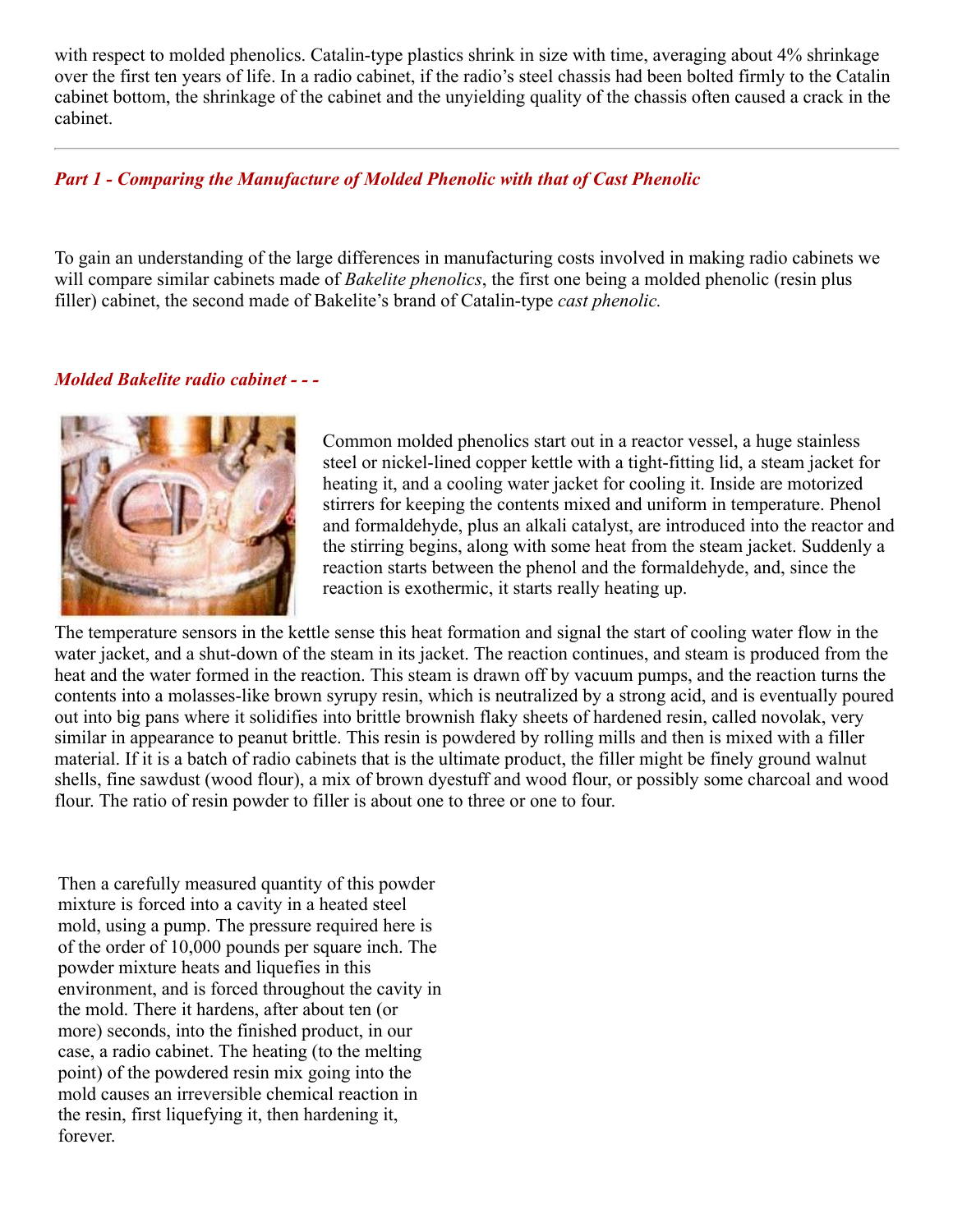



The mold is often made of heavy steel interlocking parts, so that it can be disassembled to remove the product, and yet is strong enough to withstand the molding pressure. Upon removal from the mold, the cabinet is completely finished, needing only a quick once-over to remove the paper-thin "flash," remnants of resin that have oozed into microscopic seams between parts of the steel mold.

#### *Bakelite Cast-Phenolic (Catalin-type) radio cabinet - - -*

Bakelite phenolic casting resin, or Catalin, starts out as phenol, formaldehyde, and an alkali catalyst in a reactor, much like the molding phenolic above. The difference is that the water which is produced in the exothermic reaction of the phenol and formaldehyde is not drawn off, and the alkali catalyst is neutralized very carefully, not by a strong acid, but by lactic acid (yes, the kind that is in buttermilk), The result is a syrupy almost transparent resin which stays liquified. It is dyed the desired color and poured directly into a casting mold, made of lead. If a mottled or swirled color style is wanted, a little of a different batch of resin, colored white, for instance, is swirled into the mold by a worker, using a glass stirring rod. But we should say a word or two about the lead mold, before continuing.

The lead mold is a story unto itself. We begin with a solid steel replica of the radio cabinet machined out of a solid steel billet, the replica being called an arbor. The front of the cabinet replica is extended and thickened, forming a heavy steel plate, with the cabinet-like sides and rear opening sticking out of it. One of these arbors is shown on the right. It happens to be the arbor for the Emerson AU-190 radio. While the arbors are designed by and for the phenolic company, such as The Catalin Corporation, they are paid for by the radio company, in this case, Emerson. Thus the radio company controls the use of the arbor, preventing The Catalin Corporation from selling identical cabinets to other manufacturers.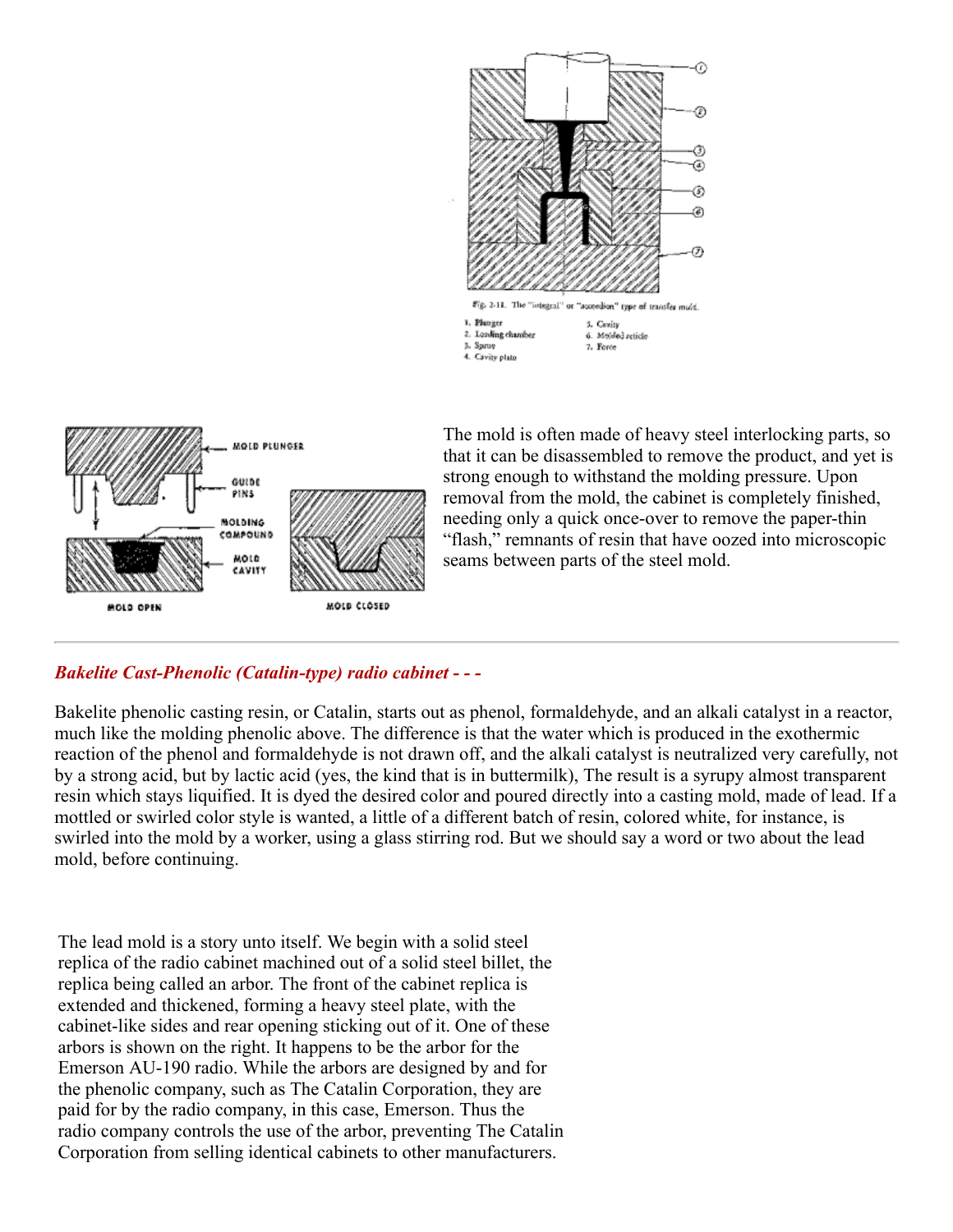(We will see, later, how this prohibition was overcome from time to time.)



The arbor is highly polished (not rusty like the one in the figure), with a large handle on its topside, which is the flat plate forming the "front" of the radio cabinet. It weighs perhaps 80 pounds, so it is lifted, using its handle, by a hoist system, using chains or cables. It is swung over a heated vat filled with melted lead, and suddenly dunked into the vat and quickly withdrawn. A coating of lead freezes in place on the arbor, which, with the lead coat, now weighs perhaps 130 pounds.



An example of an arbor being lead-dipped can be seen at the left, the picture taken from a pre-war text on plastics. The lead-clad arbor is then slammed downward between two anvils which catch the outboard portions of the extended plate forming the radio front. The lead coating slides off the arbor, and is caught in a padded base between the anvils, so that it is not damaged. Now, the lead has a cavity in it, exactly the shape and size of a radio cabinet.

We noted above that the liquid resin is poured into the lead mold, sometimes with a dollop of another, differing-color, resin swirled into the mold crevices as well, to add a mottling color to the end product. A quantity of filled lead molds is lined up in rows on a steel pallet and the whole is wheeled into a huge oven, as shown at the right. Carefully temperaturecontrolled at 176° F., the oven cures the phenolic resin in the molds over the next three to eight days, depending on the color of the resin mix. Darker colors, like blue and red, cure in three to four days, while whites require six or eight days. At the end of the cure cycle, the pallet is wheeled out and allowed to cool sufficiently for handling.



Each lead mold is flipped on its side and air hammers are used to tap the radio cabinet out of the lead mold, by hammering on the edges of the cabinet, directly through the soft lead. Usually, the cabinet comes out of the mold unscathed; sometimes it is broken up in the process. The picture (below, left) shows the typical Catalin pieces (square rods) being hammered out of their lead mold. The lead mold is always damaged in the process, and is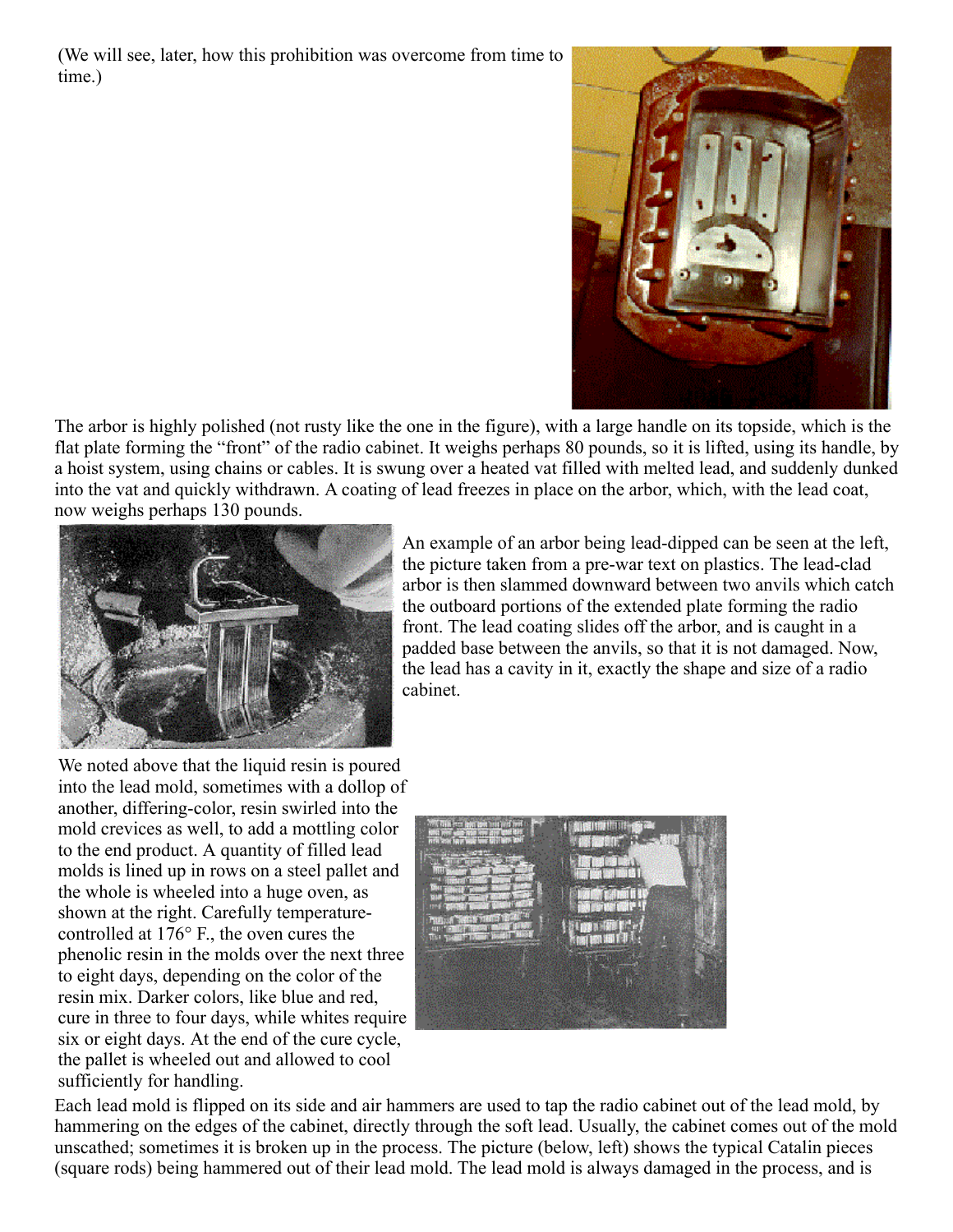tossed into the molten lead vat for re-use. The picture (below, right) shows a typical firebrick-clad lead pot, filled with used lead molds, ready for re-melting and re-use. The molds had been used in a production of Catalin rod stock.



The cabinet, though, is far from completed, at this point. The next step is what made these radio cabinets fairly expensive in 1939, and prohibitively expensive today. The front of the cabinet is then machined, in a plastics machine shop, using lathes, milling machines, grinders, sanding belts, and polishing wheels, until the whole thing is shaped right and gleams with a soft luster. The Plastic Turning Company in Leominster, Massachusetts, was the largest such finishing plant for cast phenolic radio cabinets, working on all the radios made by The Catalin Corporation, and most of those made by Fiberloid (Monsanto) and Marblette. The Emerson AU-190 cabinet we have been using as an example in this story started out being made by Fiberloid Corporation in 1938, but upon Fiberloid's take-over by Monsanto in 1939, the arbors were ordered by Emerson to be taken to Marblette Corporation, who made all the later cabinets. Finish work was done at Plastic Turning Company.

### *Part 2 - Differences in the End Product – Molded vs. Cast Phenolics*

So we have seen the differences in manufacture, between molded and cast phenolic radio cabinets. Let's see how the end products differ. The *molded phenolic* cabinet must be of a dark color, because the resin (novolak) which it starts with is brown. Any filler material might lighten the color a little, maybe to a tan or yellow-brown, but usually two powdered resin mixes are used, one dark and one lighter, to produce a swirled "walnut" color in the cabinet. Some radio cabinets were painted after the molding was completed, using a baked-on automotive enamel (remember that the molding process transforms the resin into a permanently-solidified plastic which cannot melt under heat, so that baking enamels are well tolerated by the cabinet). The cabinet finish is smooth and polished, owing to the fine finish on the steel mold parts. The cabinet thickness, it will be noticed, is uniform, and thin. It must be uniform in order to get a simultaneous chemical cure throughout the cabinet (otherwise there may be undercured [gummy] areas where the cabinet is thicker, or overcured [cooked or charred] areas where it is thinner than usual).

The *Catalin* cabinet stands out because of its color, its thickness, and its polished "feel." It is usually brightly colored, a feat made possible by the relative transparency of the basic phenolic casting resin. This resin characteristic, along with the fact that no added fillers are used, makes the cabinet appear translucent, as well as brightly colored. The lack of fillers makes cast phenolics somewhat less strong than molded phenolics, so that the Catalin cabinet will be made with thicker walls than its molded cousin. The fact that the cabinet is cured over a four- to six-day period means that the thickness can be left to vary throughout the cabinet, according to what the designer wanted, unlike the constant wall thickness requirement imposed on molded phenolic cabinets.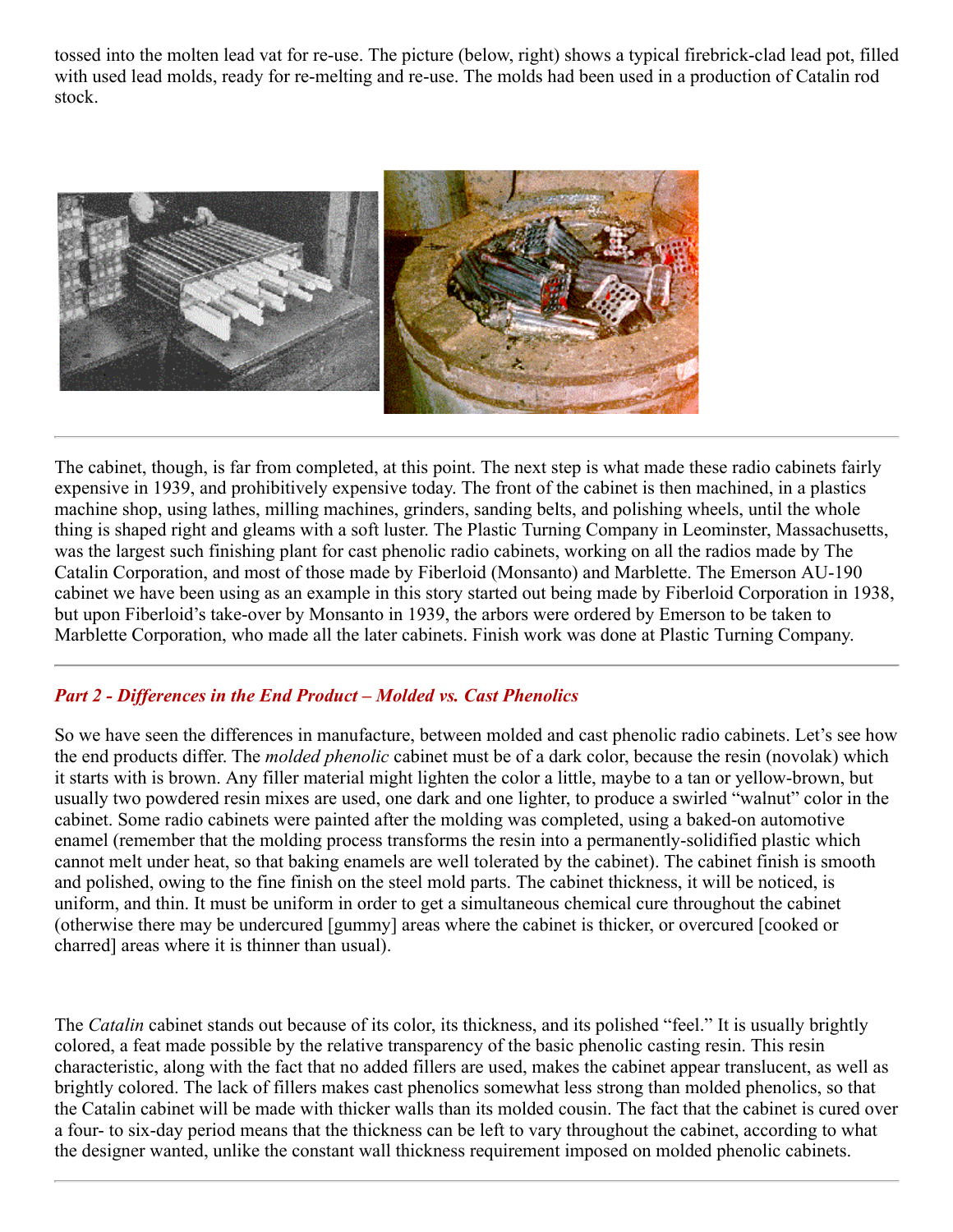After fifty years of storage, packing, unpacking, and handling, the kind of treatment expected of all household good, let's again compare the two radio cabinets. The *molded phenolic* cabinet, let's say in mottled walnut color, might be dirty and a little bit dull in finish, but is probably intact, with no chips, cracks, or warping of the cabinet. After a good cleaning, maybe using GoJo and a million paper towels, followed by polishing, using a wax-based fine rouge polish and a million rags, it will look like brand-new. If only the dial lens, knobs, and chassis could be made to look this nice!

The *Catalin* cabinet, being less tough (the only reinforcing filler in the cast resin is the water retained in its manufacture – and this water is in the form of microscopic droplets having some strength, but not a lot) because of the lack of fibrous fillers found in the molded phenolic, might be cracked or chipped. If the radio chassis had been tightly bolted to the cabinet bottom, the cabinet is very likely to be cracked now, fifty years later, just because the cast phenolic is certain to shrink, and the chassis is certain not to. Result: cracked cabinet bottom. Maybe the cabinet is made of two pieces of Catalin – a basic cabinet and a bezel or dial surround fitted into a hole in the cabinet front – and maybe they are of different colors – and just maybe the two Catalin pieces did not both shrink exactly the same amount over the next fifty years. Result: either the cabinet became cracked, or the inserted bezel fell out and became lost.

This very basic difference in viability is another reason the Catalin cabinets are more expensive today. This problem is aggravated by the fact that there really is no effective cement for cast phenolic plastics – except the phenolic casting resin itself.

## *Part 3 - Colors !*



*FADA 252 Above: "As-found" Below: Restored*

You're probably wondering, "What's with the Catalin colors? Why are so many things 'butterscotch' or 'pumpkin?'" *Ultraviolet light*, that's what. All those radios and knife handles you see in 'butterscotch' color these days started their lives as white plastic. In many cases it wasn't plain white, but heavily marbleized white, having streaks of transparent swirled throughout. But the phenolic resin itself is chemically converted to phenyl alcohol through the action of ultraviolet (UV) light – and phenyl alcohol is brownish in color. That's the bad news. The good news is that phenyl alcohol is an excellent UV block, so that its presence on the plastic surface prevents the UV light from penetrating into the Catalin cabinet walls; thus the yellowing effect is only skin deep. This yellowing effect turns the whites (Catalin Corp. called their white phenolic 'alabaster') into dull yellow, or butterscotch. It turns bright blue (Catalin called their blue 'lapis lazuli') into a dull olive drab. What was originally green onyx is now deep butterscotch, and that brilliant red marble is now brown. All it takes to restore a cabinet to its original color scheme is very fine and careful abrasion with a wet (250-400-grit) abrasive paper, followed by restoration of the polished finish, through buffing with rouge and wax. One of the Catalin Corner articles in Radio Age detailed the method of color restoration.